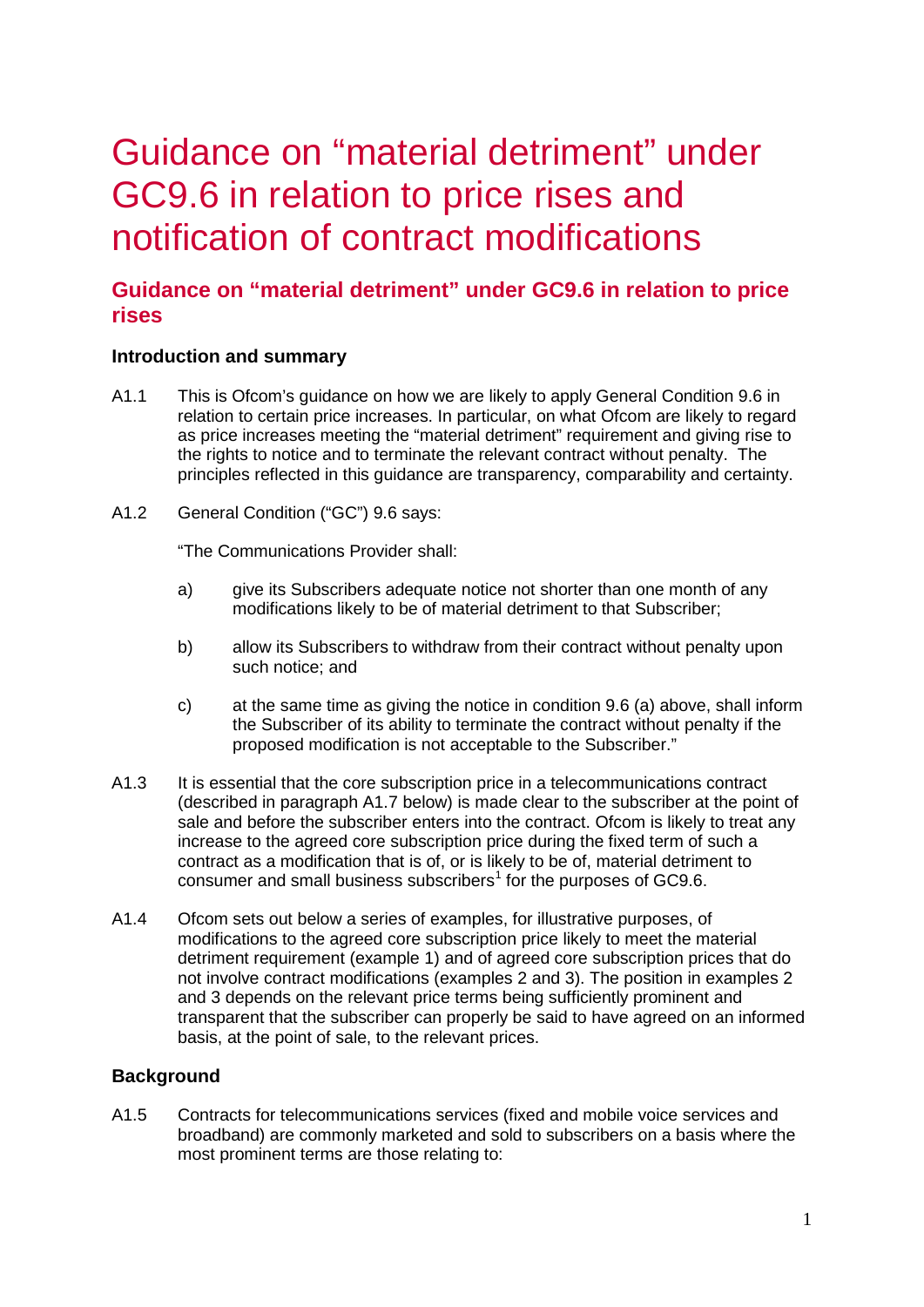- a) the fixed term length of the contract (the "initial commitment period" as defined in GC9.4);
- b) the inclusive package of services or features provided to the subscriber; and
- c) the price payable by the subscriber for the inclusive package, usually on a recurring, periodic basis (typically, monthly).
- A1.6 The inclusive package of services or features may vary between different Communication Providers ("CPs") and contracts for different products and services. In a fixed voice contract, it will often be for line rental and an inclusive call package to certain numbers and/or at certain times, but may be for other features. In a contract for mobile services, it may be for a number of minutes of calls to certain numbers, a number of text messages and a data allowance for internet use. $2$  For broadband services, it may be for a certain amount of data consumption.
- A1.7 The inclusive package may be marketed on the basis of a single inclusive figure or separate figures for separate elements of the inclusive package. Either way, this price will usually be an amount or amounts which the subscriber agrees and is bound to pay each month (or other recurring period) for services the CP is bound to provide. It might be thought of in terms of the "core subscription price," and that is how we describe it in this guidance.<sup>[3](#page-6-1)</sup>
- A1.8 These contracts are typically subject to the CP's standard form terms and conditions. These often include a term to the effect that the CP may increase the agreed price payable by the subscriber (including the core subscription price) during the initial commitment period of the contract (or at any time). These terms are, however, usually significantly less prominent than the headline terms of the kind described in paragraph [A1.5](#page-0-0) and may not be adequately drawn to the subscriber's attention.
- A1.9 There is a significant possibility that subscribers:
	- a) make their purchasing decisions on the basis of, or principally on the basis of, the most prominent terms described in paragraph [A1.5;](#page-0-0) and
	- b) regard the recurring, usually monthly, price agreed for the inclusive package (the core subscription price) as being fixed along with the fixed term length of the contract (the initial commitment period).

## **Material detriment**

- A1.10 Ofcom is likely to treat any price increase<sup>[4](#page-6-2)</sup> to the agreed core subscription price (however constructed and described in the contract terms) $<sup>5</sup>$  $<sup>5</sup>$  $<sup>5</sup>$  during the fixed term of</sup> a telecommunications contract as a modification that is of, or is likely to be of, material detriment to consumer and small business subscribers for the purposes of GC9.[6](#page-6-4). $67$  $67$  The core subscription price is one of the most important factors in the subscriber's choice of contract. It is likely to be the most important aspect of one of the key terms of the contract. There is likely to be a significant possibility that the subscriber would not have entered into that contract had they been bound to pay a different price to that they agreed.
- A1.11 Accordingly, in the event of any such increase to the agreed core subscription price, Ofcom is likely to take the view that the relevant subscribers should be given the rights provided for by GC9.6. That is: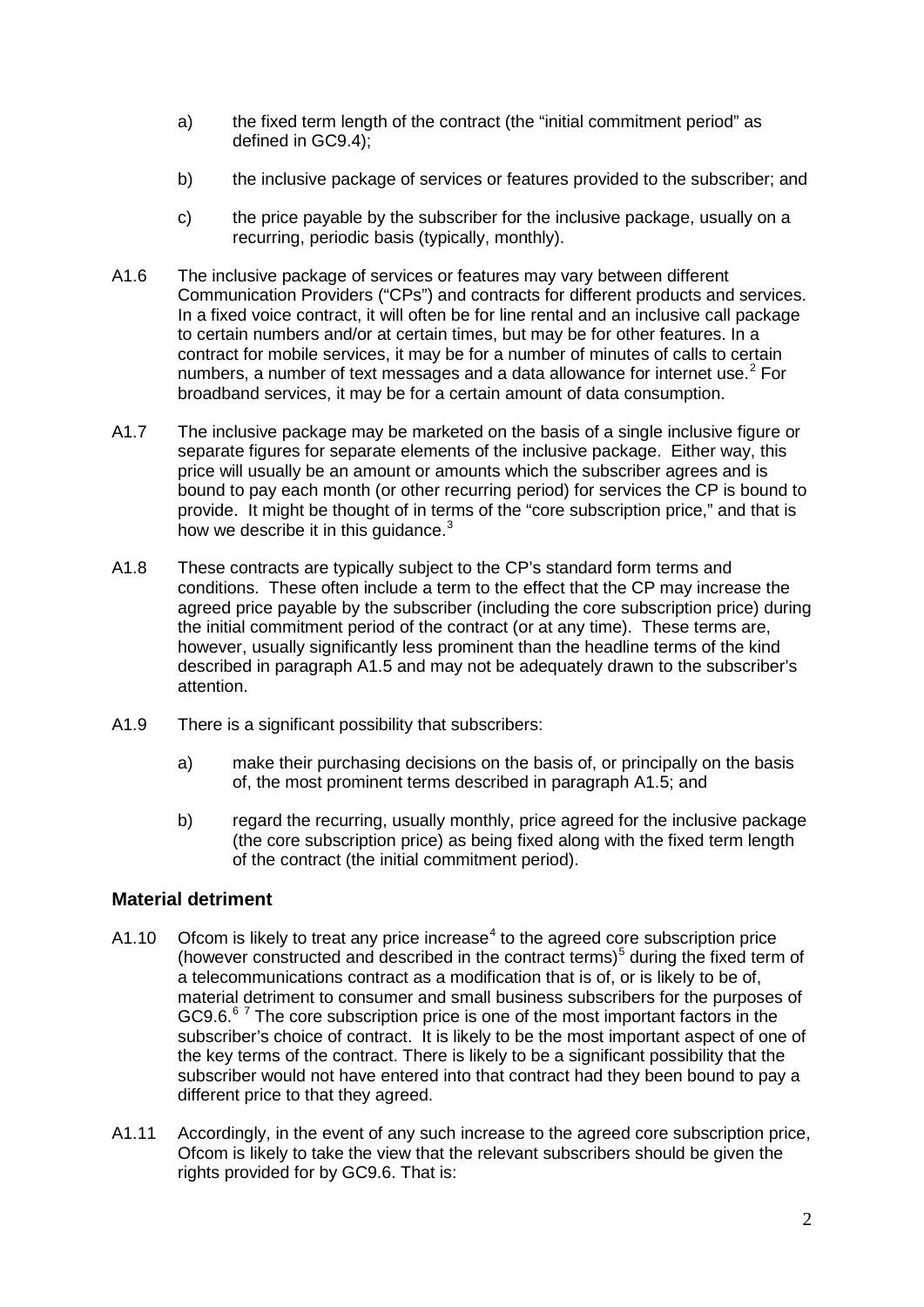- a) to be given at least one month's notice of the price increase and of their ability to terminate the contract without penalty if the proposed increase is unacceptable; and
- b) to be allowed to withdraw from their contract without penalty if they choose to exercise that right.

## **Application to bundles**

- A1.12 In some circumstances, telecommunications services (fixed and mobile voice services and broadband) may be marketed and sold to subscribers together as part of a bundle. Such a bundle may include some services subject to GC9.6 and some not. It will be a question of fact and proper contractual construction as to whether all the services comprised in any such bundle are:
	- a) governed by one set of terms and conditions that comprise a single contract;
	- b) purportedly subject to separate terms and conditions for each service but which in reality comprise a single contract (as may be the case where, for example, the subscriber is required to pay a single price for the bundle as a whole); or
	- c) subject to separate terms and conditions for each service such that each service can properly be said to be subject to separate contracts.

In the first two circumstances, Ofcom is likely to treat GC9.6 as applying to the whole contract even if there are elements within it which, on their own, are not subject to that condition. We would be likely to apply our guidance – that we are likely to regard any mid-contract increase in the agreed core-subscription price to be materially detrimental (or likely to be materially detrimental) for the purposes of GC9.6 – to any such contract.

## **Examples**

- A1.13 The importance of the core subscription price in the subscriber's choice of contract means it should be clear to the subscriber before entering into any contract what the price offered and agreed is. The subscriber should be able to compare offers, make informed decisions and rely on the price agreed. An increase at the CP's discretion, changing it to a price the consumer might not otherwise have chosen to pay over other offers on the market is, or is likely to be, materially detrimental.
- A1.14 These examples of the application of this guidance are for illustrative purposes:

#### • **Example 1: discretionary price increases**

The subscriber agrees and enters into a 24-month contract for services on terms that the core subscription price will be £10 per month. The contract also contains a term to the effect that the CP may increase the agreed core subscription price<sup>[8](#page-6-6)</sup> by up to a certain amount, percentage or index-linked level (such as RPI).<sup>[9](#page-6-7)</sup> Ofcom is likely to treat any exercise of the discretion to increase this agreed price during the fixed minimum term of the contract as a modification meeting GC9.6's material detriment requirement.

Ofcom's concern is with the application of price and price variation terms which give the CP discretion as to, for example, the possibility, amount and/or timing of a price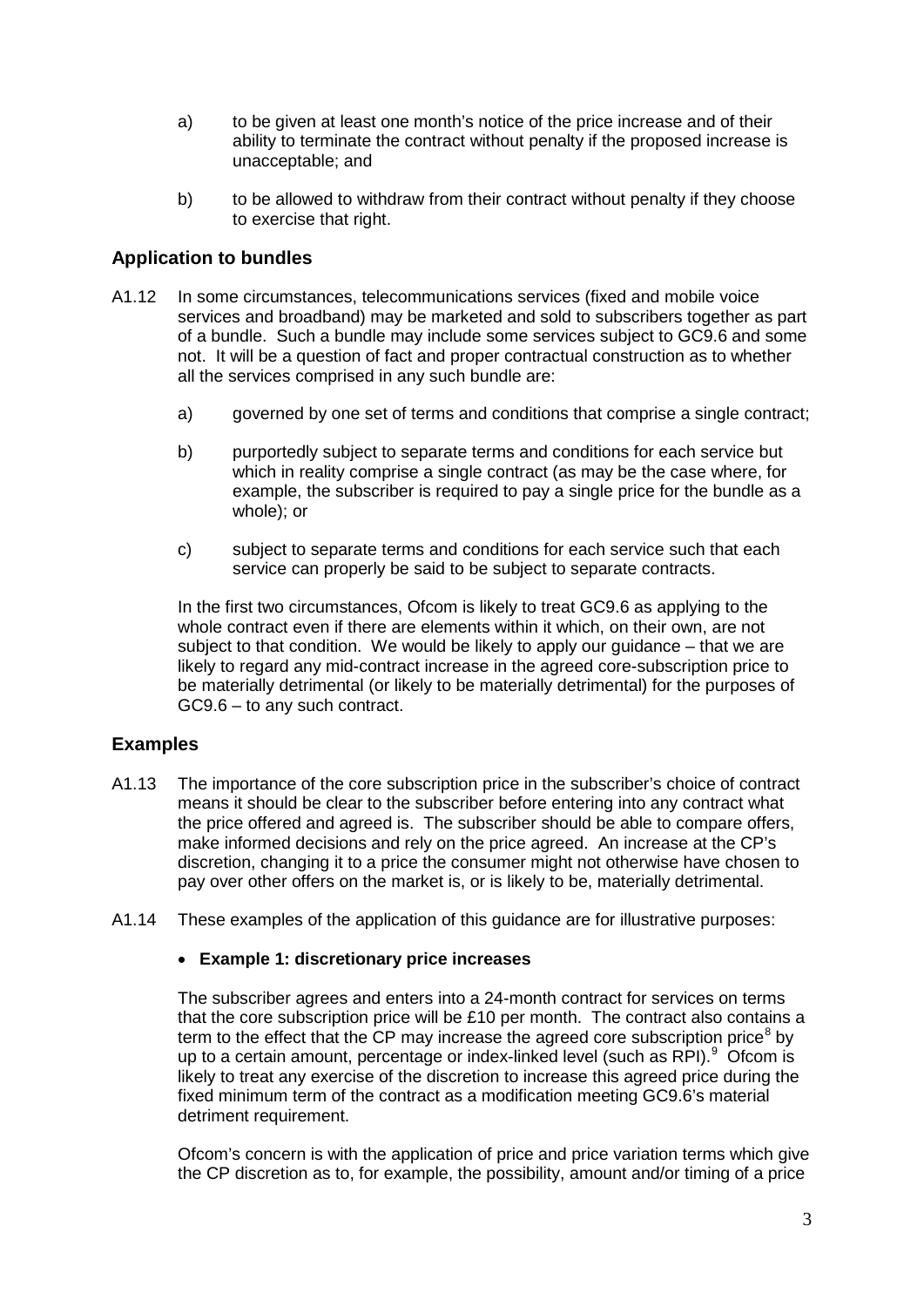increase. We are likely to take a similar approach to that above to the application of contract terms that reserve such discretion and/or are to the same or similar effects as those in example 1.

## • **Example 2: agreed prices**

The subscriber agrees and enters into a 24-month contract on terms that the core subscription price will be £X per month for the first 12-months (or some other period) and  $EX + EY$  (or  $EX + Y\%$ ) for the second 12-months (or some other period). On the basis that the relevant price terms are sufficiently prominent and transparent that the subscriber can properly be said to have agreed on an informed basis, at the point of sale, to the relevant tiered price(s), Ofcom would not regard the application of the agreed price in the second period as a modification of the contract capable of meeting GC9.6's material detriment requirement.

## • **Example 3: agreed prices**

The subscriber agrees and enters into a 24-month contract on terms that the agreed core subscription price will be £X per month for the first 12-months (or some other period) and  $EX + RP1^{10}$  $EX + RP1^{10}$  $EX + RP1^{10}$  for the second 12-months (or some other period). On the basis that the relevant price terms are sufficiently prominent and transparent that the subscriber can properly be said to have agreed on an informed basis, at the point of sale, to the relevant tiered price(s), Ofcom would not regard the application of the agreed price in the second period as a modification of the contract capable of meeting GC9.6's material detriment requirement.

A1.15 As set out above, the position in examples 2 and 3 depends on the relevant price terms being sufficiently prominent and transparent that the subscriber can properly be said to have agreed on an informed basis, at the point of sale, to the relevant tiered price(s). Where that is so, the application of the agreed price(s) at the relevant time(s) would not be a modification of the amount he or she has agreed and is bound to pay. Most clearly, this proviso as to prominence and transparency could be met where CPs market offers, and enter into contract terms, in a way that sets out with equal prominence that the contract price is  $EX$  in period 1 and  $EY$  in period 2 (or some other periods). $11$ 

## **Notification of contract modifications**

- A1.16 In this part of the guidance we have collated the following, including from previous Ofcom publications, to set out our expectations on how CPs should notify subscribers of contract modifications.
- A1.17 We expect CPs actively to communicate to their subscribers any proposed contractual modifications. CPs need to ensure that subscribers know how such changes will be communicated to them. For example, the terms and conditions should state the method(s) used to communicate contractual modifications and timescales for doing so.

## **Notification methods**

A1.18 Notifications should be set out with due prominence in order to attract the subscriber's attention. They should be in a form which subscribers can reasonably be expected to read. Letters and emails (if that is the means of communication chosen by the subscriber) are the most obvious examples of notifications.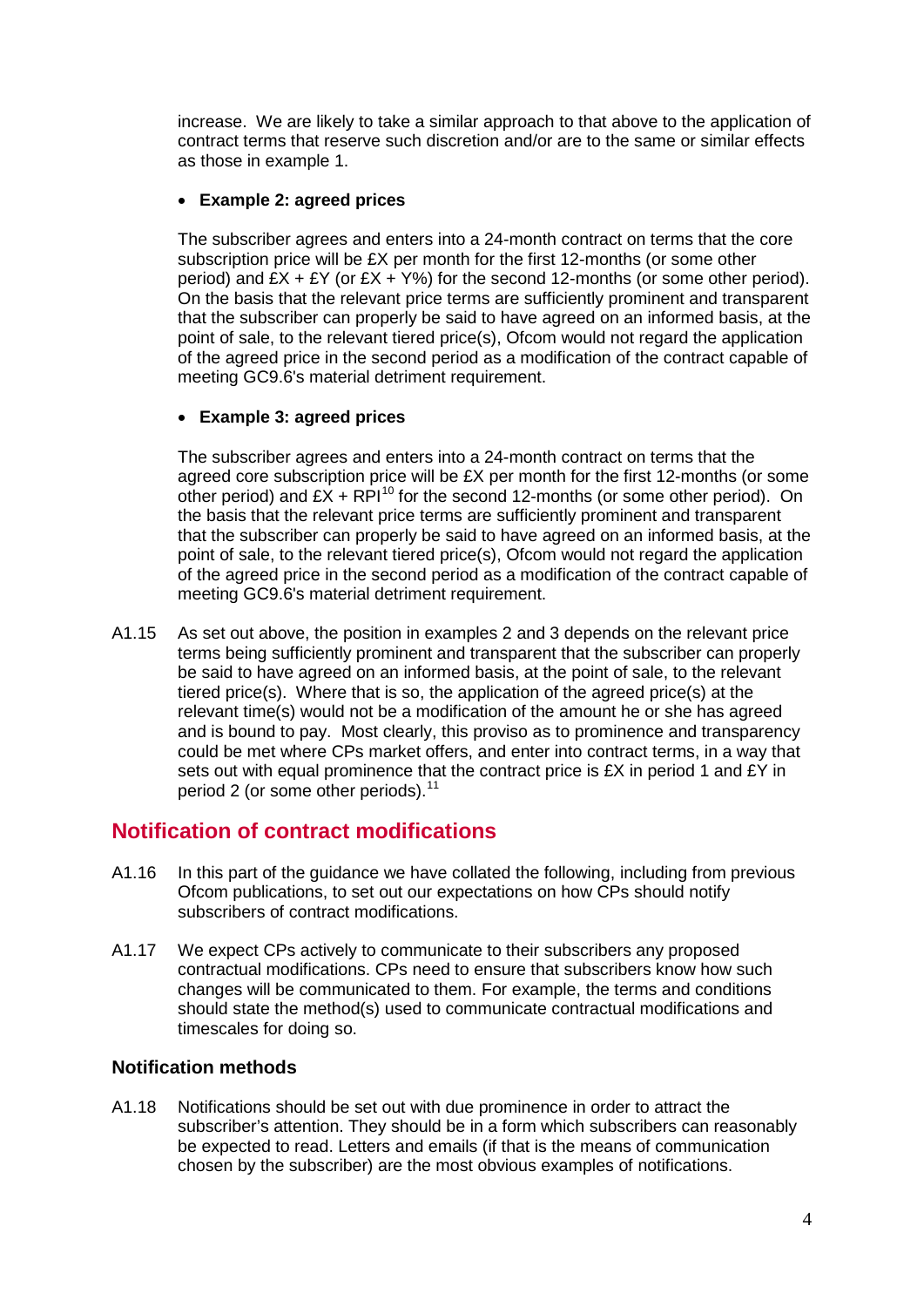- Hard copy notifications should be clearly marked as such in a prominent manner e.g. on the front of the envelope/communication material/the subscriber's bill, and possibly in more than one place in order to attract the subscriber's attention.
- Providers should consider issuing the modification notification on a separate piece of paper from any marketing material. This could help to ensure that the notification does not get lost in other communications that the subscriber receives from the provider but may not necessarily read.
- Other printed material, such as pamphlets or magazines, may be used but whether this would be deemed sufficient will depend on how transparent it is made to the subscriber upfront that such publications may contain important information. Not all customers read pamphlets and magazines sent by their CP.
- Email notifications of contract modifications should be clearly marked as such in the subject line of the email.
- We do not consider that asking subscribers regularly to check their CP's website for possible changes to their contract is acceptable.

### **Content of notification**

- A1.19 The notification must be clear and easy to understand. For example, it should make the subscriber aware of the nature of the contract modification, the likely impact on him/her, and, where relevant, set out clearly what action the subscriber can take to avoid the impact, should he/she wish to.
- A1.20 Information about the subscriber's termination rights should be made clear upfront. For example, on the front page of a hard copy notification, in the main email message rather than via a link in the message or on the actual webpage of the modification notification rather than via a link to another page.

#### **Notification of termination rights**

- A1.21 Where it arises, a subscriber's right to terminate their contract must be real and capable of effective exercise in practice.
- A1.22 To that end, where the subscriber does have the ability to terminate, this should be made clear in the main body of the notification rather than in a footnote or a reference to the relevant clause of the terms and conditions.
- A1.23 The minimum timescale that CPs should give subscribers the ability to exit the contract for any relevant changes is 30 days. This is to enable subscribers to consider the proposed contractual modification and give them time to research their options.
	- When this 30 day period for termination starts and ends should be made clear to the subscriber in the notification they receive from the CP of the proposed changes.
	- When the cancellation of the services actually takes effect following a subscriber's request to terminate should also be made clear.
	- CPs may give their customers a period of more than 30 days in which to withdraw from the contract if they wish to do so.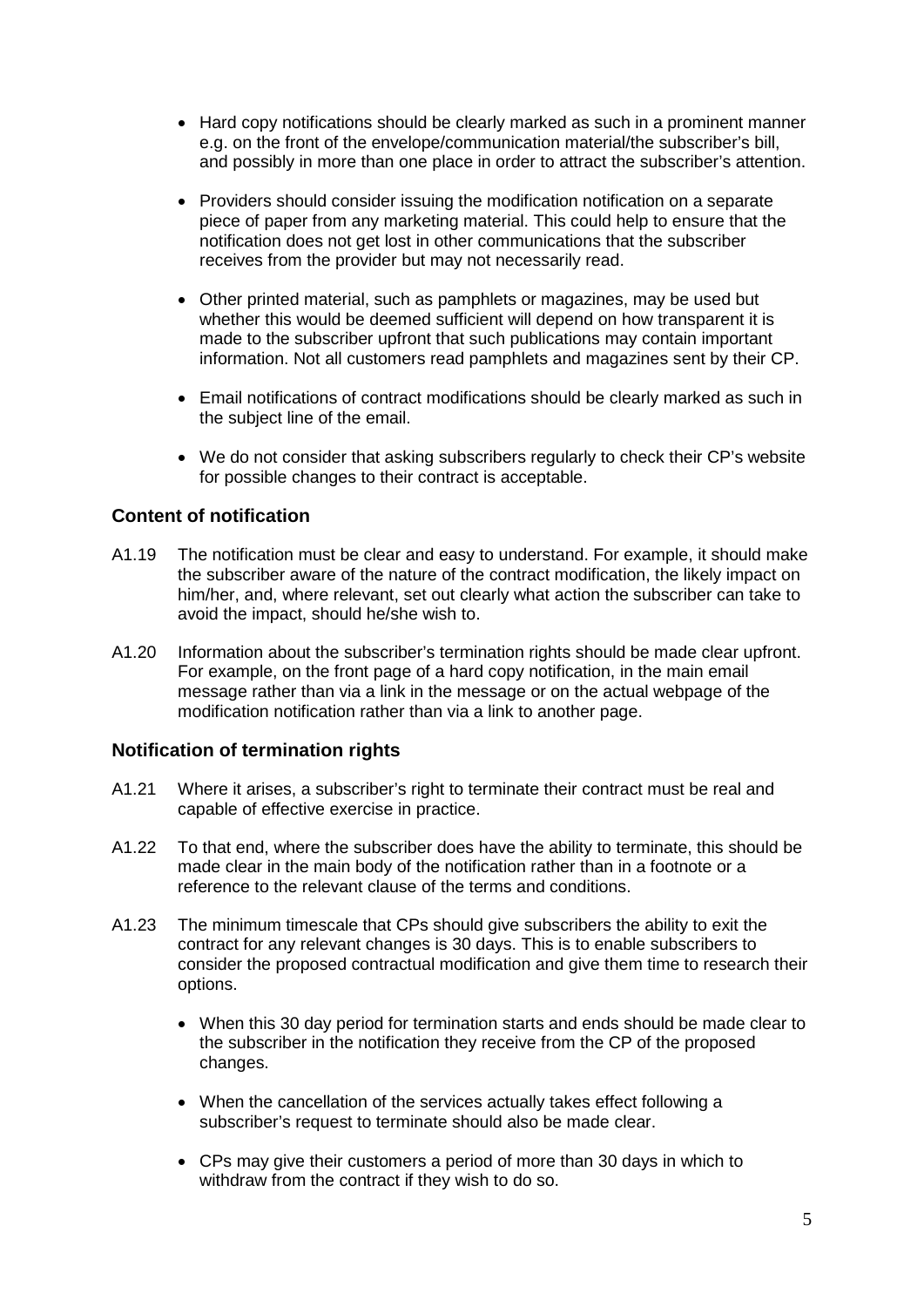- A1.24 The terms and conditions or other practices CPs apply (whether in contracts for bundled services or other contracts relating to that in respect of which a relevant price rise occurs) in respect of contract termination are also important considerations. Terms and/or practices which frustrate the practical effect of GC9.6 are liable to attract suspicion of non-compliance with the relevant rules.<sup>[12](#page-6-10)</sup>
- A1.25 CPs should also keep in mind the need to comply with all their obligations under the General Conditions, including as to switching processes. This is particularly relevant where the rules provide for a gaining provider-led process under which a subscriber is able to switch providers by contacting a new provider and without needing to contact their existing one.
- A1.26 Neither GC9.6 itself nor this guidance requires that a subscriber must exercise their rights under that condition by contacting their existing provider. One way the CP making contract modifications could meet its obligations in a relevant case is by telling the subscriber that the GC9.6 termination rights may be exercised by contacting a new provider.

<span id="page-5-0"></span> $<sup>1</sup>$  For the purposes of this quidance, a small business subscriber is a subscriber of a CP who is a</sup> "Small Business Customer" within the definition set out in GC9.3(b)(v).

 $2$  Although often excluded, some CPs may make calls to certain non-geographic numbers ("NGCs") part of the inclusive package of voice services. Where a CP chooses to do so, the core subscription price, as defined in paragraph A1.7, covers those NGCs (in principle) (though see further below).<br><sup>3</sup> This differs from the non-subscription price(s): for services that fall outside of the relevant inclusive

package or core subscription, and which are billed incrementally when such services are used by the customer. For example, for mobile customers they typically (though not necessarily) include charges: incurred when they exceed their monthly inclusive allowance of services, and for premium rate services, NGCs, directory enquiries, making calls and sending texts internationally and roaming services.

For fixed line services, we note that it is common practice for customers to be offered a monthly subscription deal that includes, for example, line rental and unlimited weekend calls but all other calls are billed incrementally. For the time being, charges for these other calls – even where relating to important aspects of what is provided under the contract, for example, some charges for local and national calls to geographic numbers – fall outside our definition of the core subscription price and this guidance does not apply to them. Ofcom will monitor the position in respect of increases to such prices and may take further action if we consider CPs are acting unfairly in respect of them.

<sup>4</sup> Other than increases which are limited to the CP passing on to subscribers an amount equal to any increase in VAT or any other directly and specifically applicable taxation charge or regulatory levy, imposed by changes in mandatory provisions laid down by Government or regulatory authorities, payment of which is compulsory.

Including, in principle, a change in the price relating to NGCs that a CP has chosen to make part of the inclusive package of services and which are covered by the core subscription price.. One exception to this is in respect of price rises at the time of the implementation of the unbundled tariff for calls to NGCs where calls to such numbers were, immediately prior to the implementation date, within an inclusive package. Where the price rise is attributable to a decision by the originating CP to charge separately the service charge element of the price for calls to the relevant NGC, Ofcom's view is that this should not be treated as falling within this guidance. GC9.6 will, however, still apply depending on the particular facts of each case. More detail is in Ofcom's statement on NGCs at [http://stakeholders.ofcom.org.uk/binaries/consultations/simplifying-non-geo-no/statement/final](http://stakeholders.ofcom.org.uk/binaries/consultations/simplifying-non-geo-no/statement/final-statement.pdf)[statement.pdf.](http://stakeholders.ofcom.org.uk/binaries/consultations/simplifying-non-geo-no/statement/final-statement.pdf)

This also includes changes to the level of the service provided in the inclusive bundle of services or features and which effectively constitutes a (unit) price increase.

We would also be likely to regard as a price rise meeting GC9.6's material detriment requirement any failure by a CP to pass on to consumers a decrease in the rate of VAT (or other relevant tax or charge) applicable to the core subscription price.